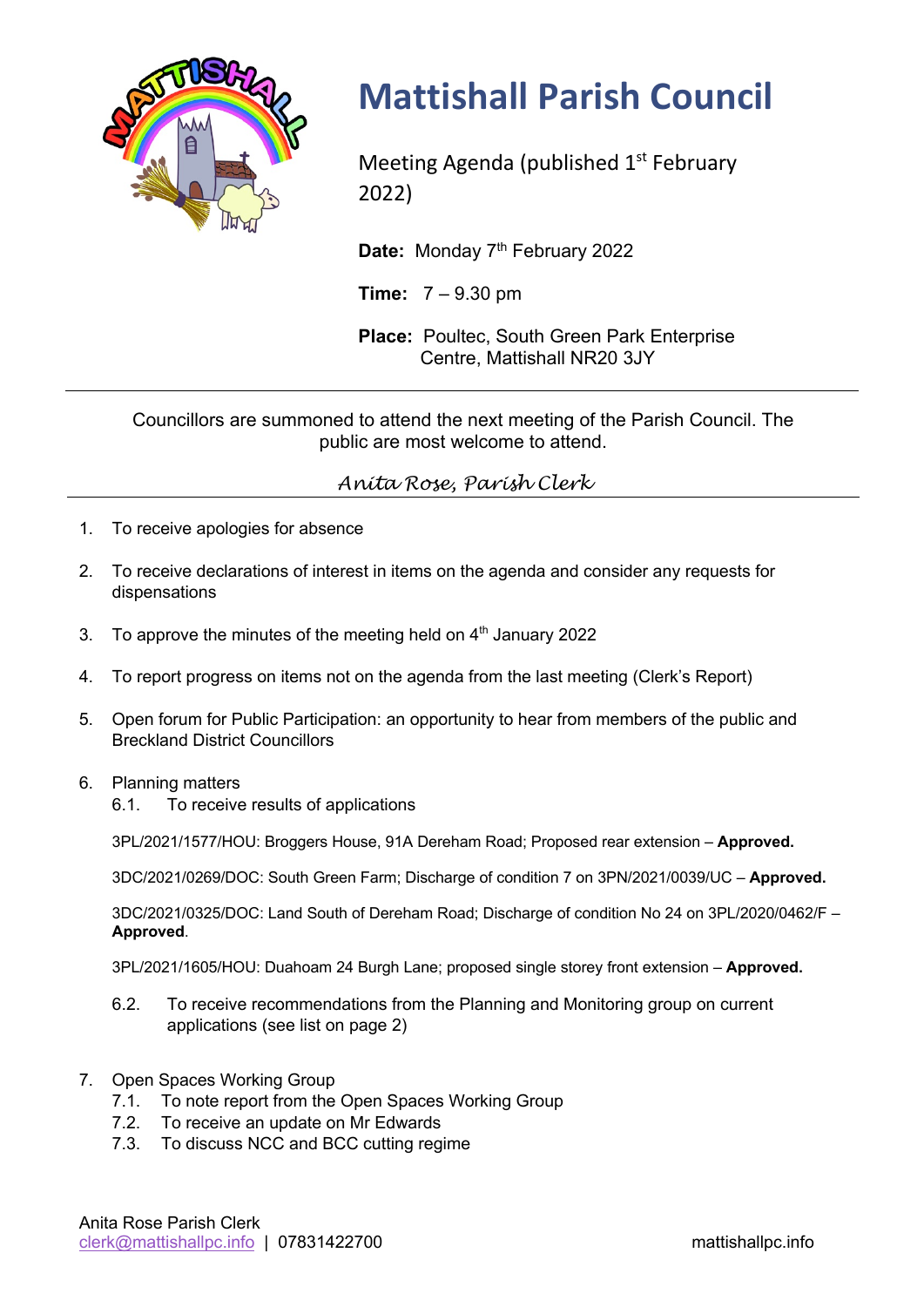### 8. Platinum Jubilee

- 8.1. To receive an update on the Platinum Jubilee event
- 8.2. To confirm Working Group members
- 8.3. To consider first aid training
- 8.4. To agree agenda / actions for the next working group held via zoom on  $9<sup>th</sup>$  February at 7pm.

#### 9. Finance

9.1. To approve the list of payments

#### 10. NPTS Training

- 10.1. Planning Training Course
- 10.2. March Seminar
- 11. To review the Asset Register
- 12. To review the Youth Club contract with YMCA
- 13. To review and consider quotations received for grass maintenance 2022
- 14. To review and consider quotations received for the Church clock
- 15. To consider indemnity insurance and changes to the constitution for the Mattishall Burgh Charity
- 16. To discuss registering ownership of the Cemetery and Allotments
- 17. To review Cllr Pickering email strategy
- 18. To discuss the proposal to seek views of Mattishall residents and businesses on possible extension of the village 20MPH zone
- 19. Correspondence and reports
	- 19.1. SAM2 report for January
	- 19.2. Flooding issues update
- 20. To receive items for the next meeting agenda  $(7<sup>th</sup> March)$
- 21. To pass a resolution (under the Public Admission to Meetings Act 1960) to exclude members of the public and press for the following confidential items: 21.1. Legal matters concerning the damage to the cemetery wall

New planning applications to agree comments (item 6.2)

| 3NM/2021/0108/NMA | Poplar Farm, 41<br>South Green | Amendment to 3PL/2019/0849/D (Plots 1-12) -<br>description, access road alignment and house types<br>(Non Mat Minor Amend)                                |
|-------------------|--------------------------------|-----------------------------------------------------------------------------------------------------------------------------------------------------------|
| 3NM/2021/0109/NMA | Poplar Farm, 41<br>South Green | Minor changes to layout and house types for<br>plots 13 to 23, including siting of electrical sub-<br>station of 3PL/2019/0849/D (Non Mat Minor<br>Amend) |